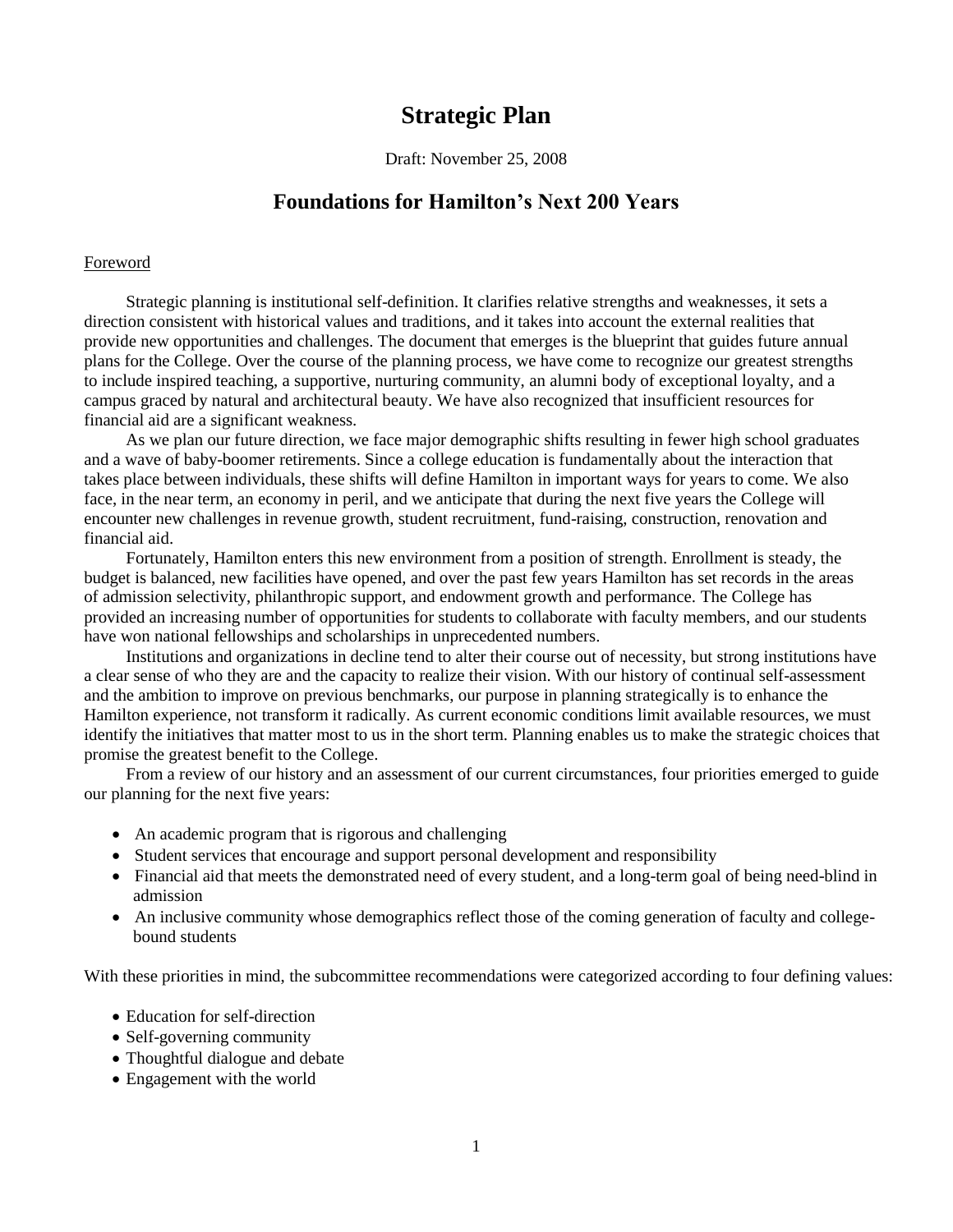The articulation of these priorities and values followed a strategic planning process that began with the faculty, eight of whose members chaired subcommittees that addressed the following topics:

- Academic Program
- Athletics
- Ethics and Academic Freedom
- Faculty and Staff Recruitment and Development
- Residential Life and Co-Curricular Programs
- Resources, Facilities and Environment
- Shared Governance and Administration
- Student Recruitment and Retention

Each of the strategic planning subcommittees included an additional tenure-track member of the faculty, along with representatives of the student body, the Board of Trustees, and the staff (p. 12), and each subcommittee consulted other members of the community. The process was characterized by a series of open meetings and surveys so that as many voices as possible could be heard. Approximately 250 members of the community participated in the planning process. At the conclusion of deliberations, the eight subcommittees prepared reports that articulated the context for their recommendations to the Strategic Planning Executive Committee. Those observations and recommendations were compiled and posted to the College's Web site for comment, and open meetings were held to elicit additional reactions. The strategic planning Web site also received ideas, and a community blog facilitated exchange.

The following pages provide the rationale for the goals and priorities on which we will focus in the coming five years. We will take from this document a focus for future discussions, especially those leading to our Middle States reaccreditation process in 2010-2011 and to the formulation of objectives for our next capital campaign.

#### I. Hamilton's Foundation

We began planning for Hamilton's future by reviewing its past. The College's history is fundamental to its identity, mission, and purpose. What follows is an account of the forces that have defined Hamilton over the past 200 years and continue to shape its destiny.

Hamilton was founded as the Hamilton-Oneida Academy -- its very name demonstrating its commitment to inclusion -- in the aftermath of the American Revolution, at a time when many of the nation's most enduring institutions were established. President George Washington granted "approbation" to the *Plan of Education* presented by the Reverend Samuel Kirkland in 1793, Secretary of the Treasury Alexander Hamilton consented to be a trustee and lent his name, and Inspector General of the Continental Army Baron von Steuben and Oneida Chief Skenandoa were present when the cornerstone for the new Academy was laid. Townspeople welcomed the school, too, and assisted in the construction of its first building. Support for what was to become the third oldest college in New York State extended from community leaders to the highest levels of the nascent republic.

It is fitting, then, that throughout its nearly 200-year history Hamilton has produced graduates who are leaders in their fields and active in their communities. Early on, attesting to the College's emphasis on rhetoric and debate, Hamilton alumni were educators, ministers, and public servants, including governors, congressmen, state supreme court justices, and university presidents. The  $20<sup>th</sup>$  century saw a number of prominent statesmen and public servants, and more educators – fitting for a college founded in a village that earned the sobriquet "schooltown" for the many academic institutions in its environs. Even today, more alumni pursue careers in education than in any other field.

At the same time, some of Hamilton's salient characteristics are relatively new: coeducation, the open curriculum, and emphases on interdisciplinarity, the arts and hands-on learning. Each of these innovations may be traced in some measure to the mission and curriculum of Kirkland College, which redefined College Hill. In fact, one might argue that the Hamilton of today is a place of two interlocking histories, proud, enduring, and complementary. These two histories are definitional, and not merely incidental, to Hamilton. The College is at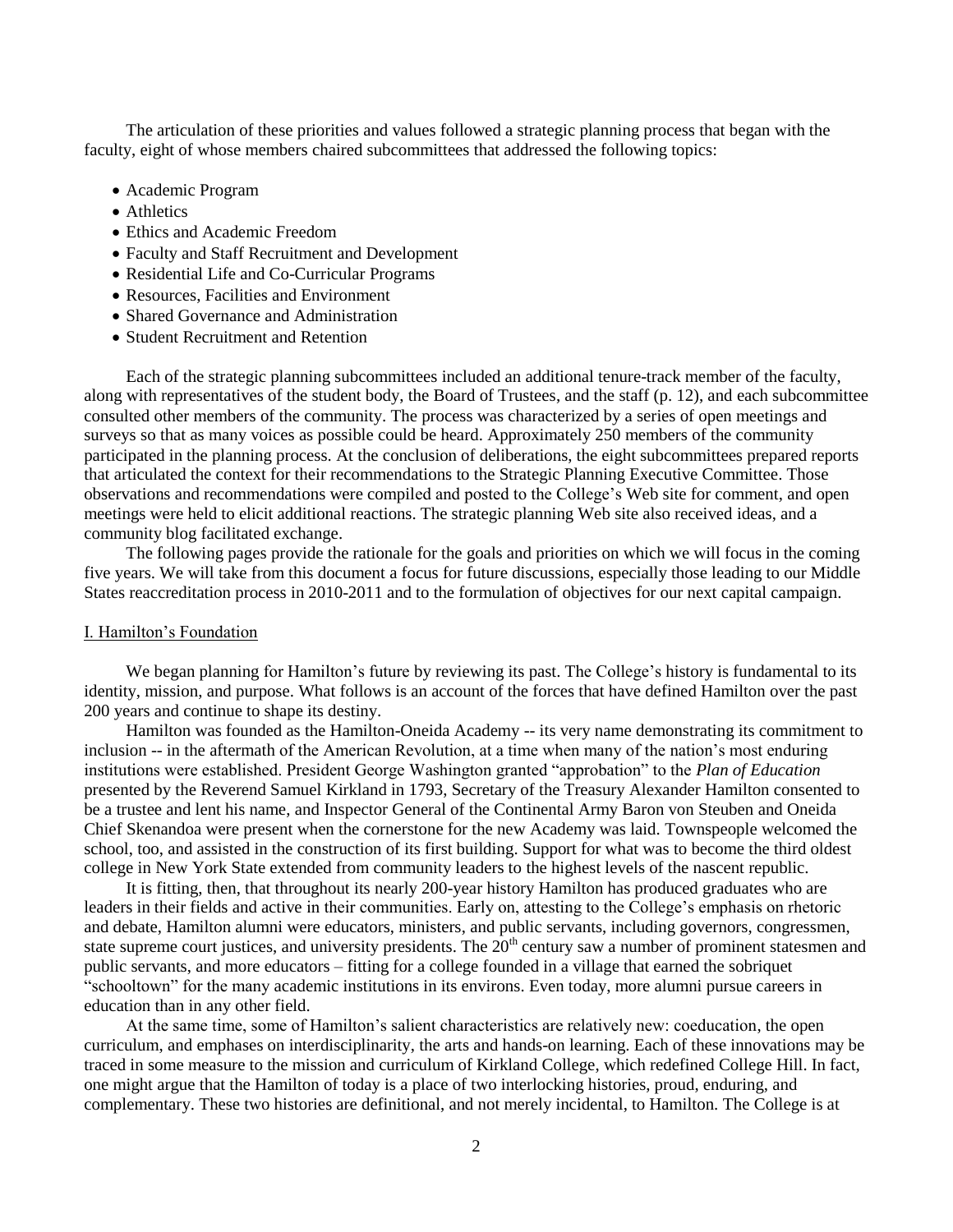once the site of continuity and tradition, and discontinuity and innovation. It blends old and new, while adhering to the liberal arts as the best preparation for a life of purpose and engagement. We hold as a bedrock value the simultaneous cultivation of tradition and innovation, and we welcome the creative energies produced by their interplay.

Hamilton provides a 24-hour learning community, recognizing that education and personal growth transcend the boundaries of classrooms, laboratories, and studios. The academy is more than the classroom. Education happens whenever and wherever two people encounter one another: in the dining hall, on the playing field, at the concert, in the residence hall. All members of a residential liberal arts community learn from one another and all students are enriched as they gain knowledge of backgrounds different from their own and interact within a cohort characterized by a variety of experiences and origins. This being the case, it is incumbent on the College to ensure that a range of views, experiences, and backgrounds characterize the learning environment.

Hamilton's tradition of self-criticism is fostered by a commitment to academic freedom and an understanding of academic responsibility. In addition, all faculty members have in recent years increasingly attended to assessment and developed measures of accountability.

Professors at Hamilton are involved in the life of the College--intellectually, of course, but also socially, recreationally, and culturally. Faculty come to Hamilton knowing that the formal part of a student's education is governed by a rigorous liberal arts curriculum with an emphasis on writing and speaking, but that teaching, advising, and mentoring extend beyond the classroom, beyond the subject matter, and beyond the traditional instructional day.

The student body has changed as society has changed. The most dramatic transformation was the admittance of women when Hamilton and Kirkland combined in 1978, while the move to a more racially and ethnically inclusive community has been more incremental, with most of the progress coming in the past half decade. New programs and organizations have evolved, with more likely to come. Hamilton is also expanding its reach nationally, enrolling more students from beyond New York and New England, although the talented student from rural Upstate New York remains a target of our recruitment efforts. Hamilton's reputation as a school of opportunity can be traced to the charge of Samuel Kirkland's *Plan of Education,* and socioeconomic diversity remains a core value.

One measure of the intellectual prowess of past student bodies is their success after graduation. Hamilton alumni include winners of the Nobel Prize, the Pulitzer Prize, and the Presidential Medal of Freedom; educators, non-profit leaders, community volunteers, and philanthropists; college and university presidents; past and current members of Congress, the Administration, and the National Academy of Sciences; Fortune 500 CEOs, entrepreneurs, and Wall Street executives; and authors, journalists, Emmy Award-winning entertainers, and Tony Award-winning playwrights. They make contributions in every professional field, and because of the role Hamilton played in their success, alumni remain loyal and supportive. Part of that support manifests itself financially, most evidently in an endowment created and managed by alumni. Despite the relatively small number of Hamilton graduates, the College's endowment is often listed among the top 100 of all 3,200 non-profit colleges and universities in the United States; Hamilton's endowment-per-student places the College even higher.

Over the years, income generated by the endowment has enabled the College to provide generous financial aid, build facilities that reflect emerging pedagogies, attract prominent lecturers and speakers, provide state-ofthe-art technology and, more recently, offer opportunities for students to attend national conferences, accept unpaid internships, and engage in summer research.

Hamilton has long been identified with its emphasis on persuasive speaking and writing, skills that at one time were the purview of specific departments, but which now are embedded in courses throughout the curriculum. The Nesbitt-Johnston Writing Center, founded in 1987, and the Oral Communication Center, established in 2002, support Hamilton's position in these areas. Similarly, the creation of a student-governed honor code in1912 and the College's founding of study abroad programs in France (1957), Madrid (1974), and Beijing (1996) show the prescient leadership that has helped to distinguish Hamilton.

The plan described in the following pages builds on the accomplishments of the 2002 Strategic Plan, which called on the College to invest in its signature programs in writing, speaking, and public policy, and led to the creation of new centers for all three as part of the expansion and renovation of the Kirner-Johnson Building. Responding to the second core objective of the 2002 Strategic Plan, the College created more opportunities for students to conduct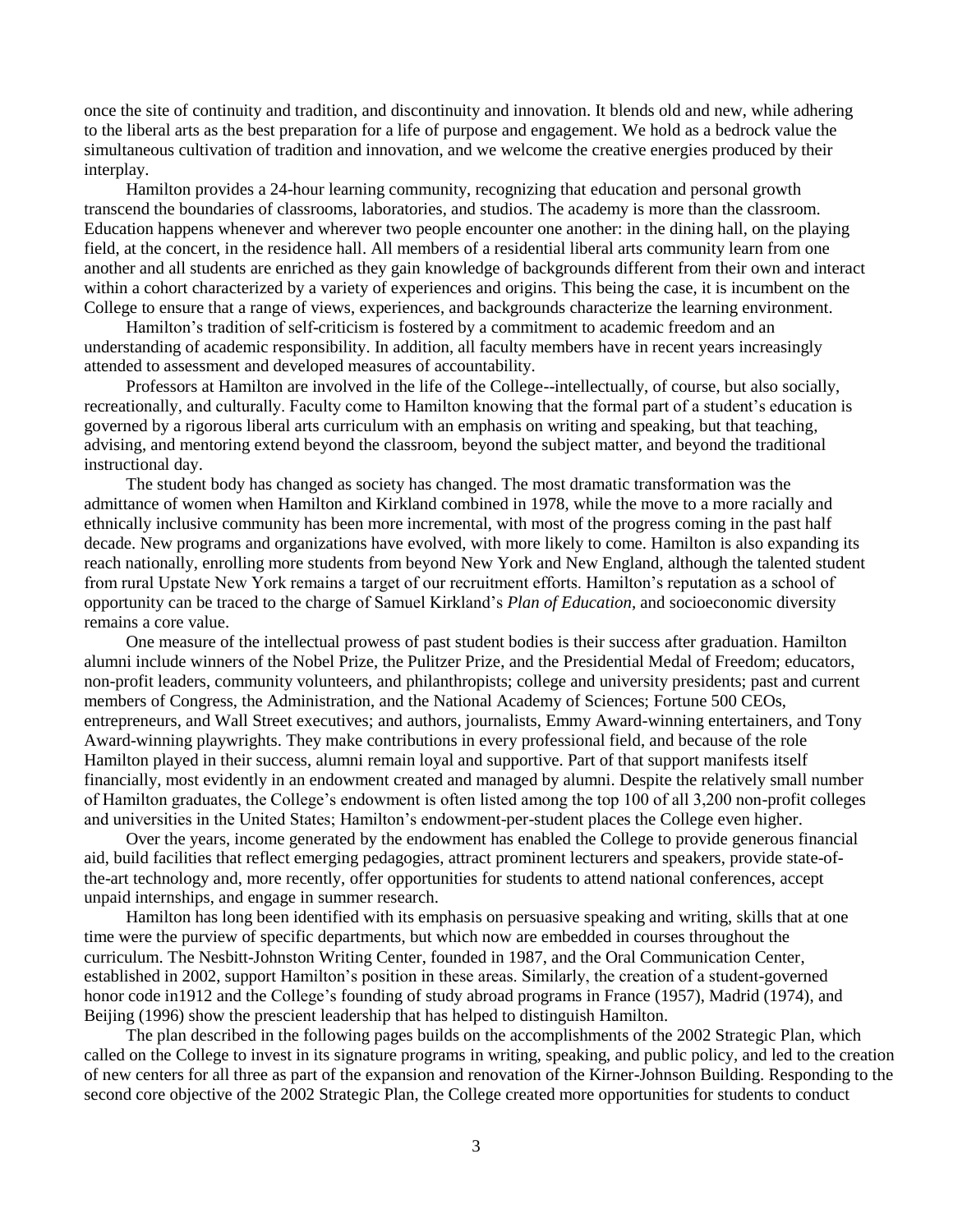primary research, pursue internships, and work collaboratively with faculty mentors, and sought, with some success, to enhance the advising system. With all the progress made thus far, those 2002 priorities remain priorities in 2009.

The 2002 plan also called on the College to address issues of diversity, construct new arts and social science facilities, expand the use of technology in classrooms, maintain its commitment to assessment, and plan for the renovation and expansion of the Burke Library. Here, too, the College has made progress, but more needs to be done. This 2009 plan, then, takes as its starting point priority initiatives from the 2002 plan, especially those related to writing, speaking, diversity, and advising.

#### II. Hamilton Today

The College is setting institutional records for applications, selectivity, diversity, and the academic profile of admitted students; the budget is consistently in balance and the endowment is among the nation's top 100 in size and performance; the faculty enjoy national and international recognition for scholarship, research, and creative achievement; alumni and friends have supported College programs and initiatives with almost \$55 million in the last two years, including a record \$30.8 million in 2006-07; students are winning national fellowships and scholarships in record numbers; graduation and retention rates are high and students report high levels of satisfaction with their Hamilton education; the College is increasingly well known; and the physical plant includes beautiful new facilities and little deferred maintenance.

There is good reason to be optimistic, then, about Hamilton's future. But Hamilton – indeed, all of higher education – faces at least two extraordinary challenges: shifting demographics and a severely weakened worldwide economy.

The student body is undergoing a purposeful transformation as we seek to achieve a demographic mirroring the coming generation of college-bound students. Hamilton students are increasingly diverse, and we want to continue that trend so that all our students – minority and majority alike – are prepared for citizenship in a global community. Ultimately, we want to continue fostering an intellectual atmosphere that reflects our commitment to exploring and acknowledging the significance of different ideas and perspectives. We expect Hamilton to be transformed, even as it transforms those who come here.

We need to be mindful of other demographic trends, too. The opportunity for learning disabled and physically disabled students to pursue a college education requires appropriate services and an ongoing commitment to inclusiveness, while the gender balance that has characterized our student body is threatened as fewer men pursue bachelor's degrees.

Demographic trends also have implications for the people who teach and support America's college students. The baby boomer generation, which includes a significant percentage of Hamilton's faculty and staff (30 percent of current employees are 55 or older), is nearing retirement and there will be competition to replace valued, long-time employees. We must consider not only Hamilton's attractiveness to future students, but our ability to recruit and retain faculty and staff who want to make their careers at Hamilton.

The second challenge facing American higher education is financial. An historic downturn in the economy means more students needing financial aid, endowments experiencing moderate or negative growth, tuition revenue being constrained, and philanthropic support declining. Because of their cost, colleges such as Hamilton may be especially vulnerable to these new financial realities. At the same time, we are committed to maintaining, and expanding where appropriate and mutually beneficial, our partnerships with the local and regional communities.

The tendency in such times is to retrench and protect the status quo; our purpose in planning strategically is to identify those areas that have the potential to strengthen the College further. Hamilton has faced challenges in the past, but never from such a position of strength. Over the next several years we will focus on those areas that give us the greatest strategic advantage: the academic program and the community.

*The Academic Program:* The defining feature of the academic experience is a curriculum that allows and encourages talented and motivated students to draw thoughtfully on their abilities, interests, and aspirations in shaping a course of study. The College's return to the open curriculum, beginning with the Class of 2005, has coincided with the rapid rise in the academic profile of entering students. The average of reported standardized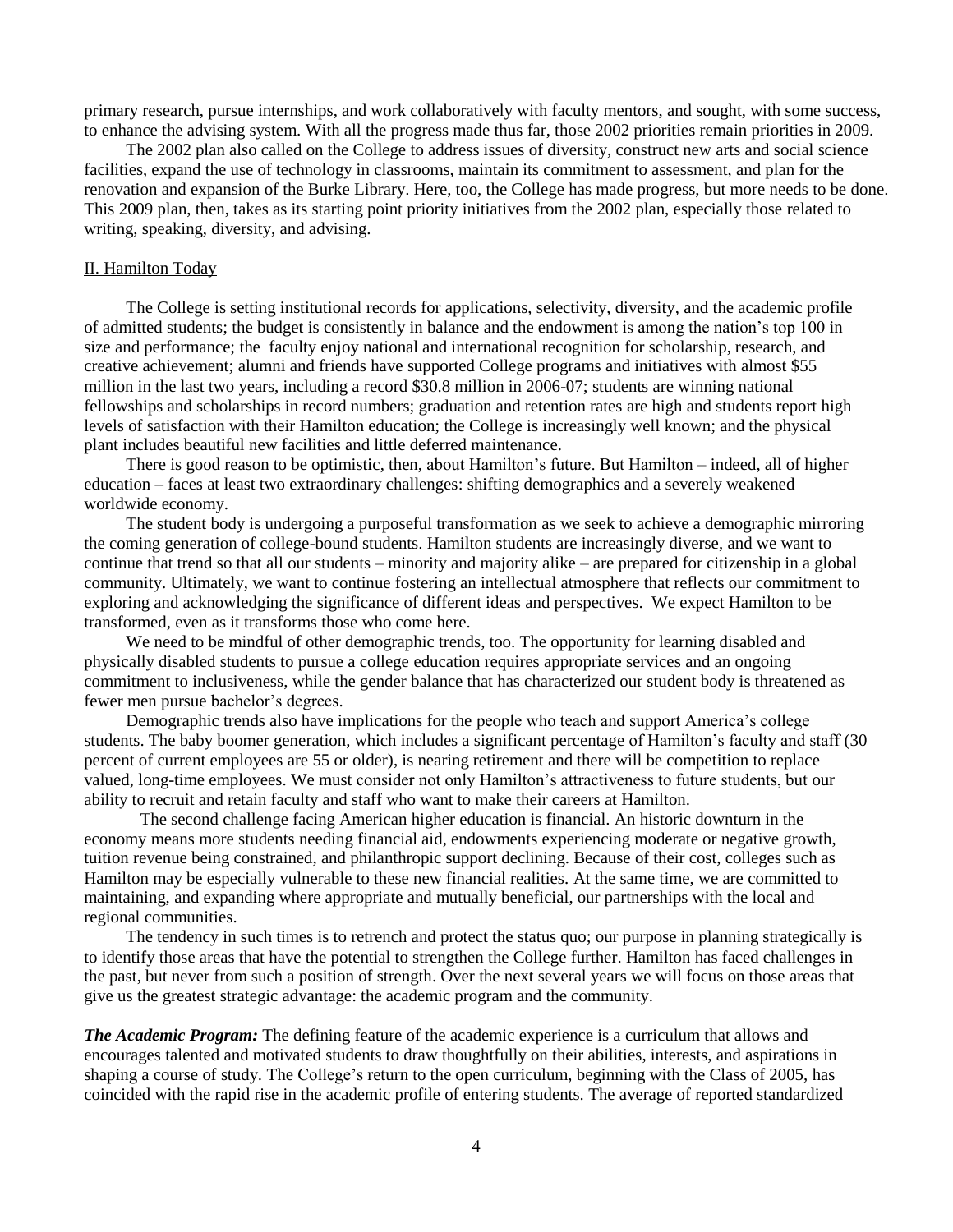test scores (SAT math and critical reading) has increased from 1314 in 2002 to 1366 in 2008, while the percentage of students graduating in the top 10 percent of their high school class rose from 68 percent to 77 percent over the same period. These students report that the curriculum was an important factor in their decision to attend. Indeed, an open curriculum is best suited for students who are independent, motivated, and committed to the ideals of a liberal arts education. But it requires a high level of faculty advising. Research shows increasing satisfaction with first-year advising, but decreasing satisfaction with advising for the major, and one recent survey indicated that first-year students found their course work less challenging than they expected. Clearly there are problems that need to be addressed.

It is incumbent on the faculty to assess the effectiveness of the advising and academic programs and, if necessary, recalibrate them to match the intellectual talents of this new, better prepared generation of Hamilton students. Hamilton faculty must continuously evaluate the intellectual level at which their course materials are set so that all students report being challenged.

The subcommittee charged with reviewing the academic program characterized the open curriculum as the centerpiece of the academic program and acknowledged the curriculum's role in "providing a first-rate liberal arts education in which our students balance the depth of their knowledge in specific disciplines with the breadth of learning necessary for living in the intellectually and culturally diverse world of the  $21<sup>st</sup>$  century." Four classes (2005 through 2008) have now graduated under the open curriculum, providing a large enough cohort to conduct a review and assessment of the academic program. Such studies are being planned or, in the case of advising and curricular breadth, are already under way, and the results will provide direction for further strengthening the curriculum.

*The Community:* Hamilton's strong sense of community is often cited as a fundamental part of its ethos, and becoming a community that more closely mirrors national demographics for college students and faculty is a priority. During their four years on College Hill, majority and minority students encounter, sometimes for the first time, faculty, staff, and other students with views, backgrounds, and experiences that differ from their own. Such valuable encounters provide opportunities for students to enjoy the types of dialogue and debate that lead to intellectual and personal growth. Since engaging with diverse views and experiences is an important part of education, the College must foster such interaction through its hiring practices, student recruitment efforts, financial aid programs, curricular offerings, and social and cultural initiatives. Our efforts in these areas continue Hamilton's history of sustaining a community that is dynamic and evolving while maintaining traditional strengths and core values.

Hamilton's beautiful and historic hilltop campus encourages a communal sense with spaces designed to bring people together around shared interests. But the Hamilton community extends beyond College Hill. Our involvement with the Village of Clinton helps sustain the college town atmosphere that is part of our appeal to students and employees, and expanded engagement with the Mohawk Valley and Adirondack Park will give texture and breadth to our curricular, cultural, social, and recreational offerings.

Hamilton alumni remain connected to the campus, their classmates, and their professors. As guest lecturers, scholarship donors, internship providers, Board of Trustee and Alumni Council members, and in other ways, alumni maintain a high level of engagement with their alma mater.

#### III. Four Fundamental Priorities and Four Strategic Themes

Mindful of its history, aware of its current position, and sensitive to unprecedented challenges in the coming years, Hamilton will sustain the momentum established since the 2002 strategic plan. Four priorities guide our planning:

- 1. An academic program that is rigorous and challenging
- 2. Student services that encourage and support personal development and responsibility
- 3. Financial aid that meets the demonstrated need of every student, and a long-term goal of being need-blind in admission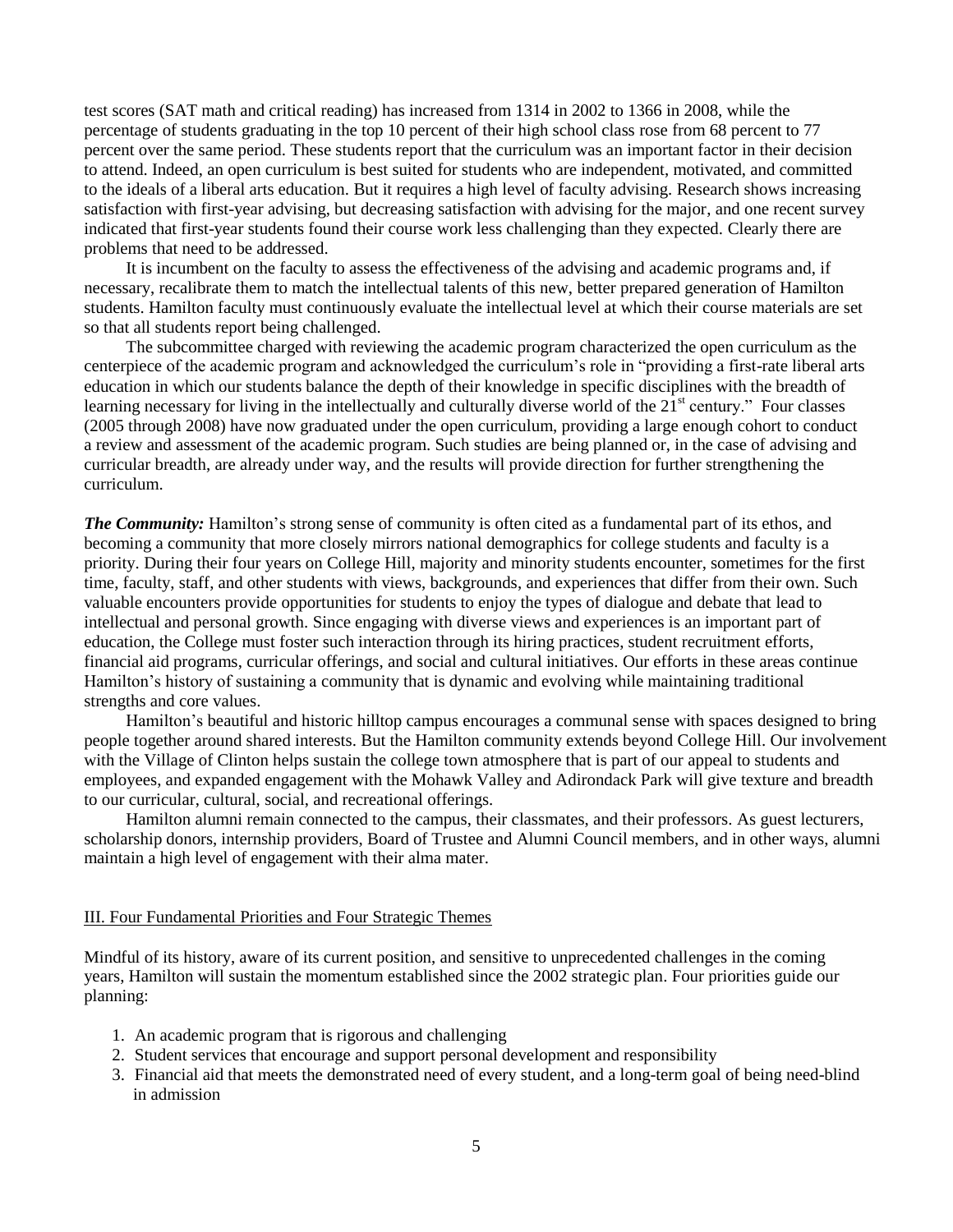4. An inclusive community whose demographics reflect those of the coming generation of faculty and collegebound students

New fiscal constraints will slow the pace of construction on campus and may delay our goal of becoming need-blind in admission. As a result, we will focus over the next several years on revamping programs and protocols that position the College to take advantage of an economic rebound. At the same time, we will undertake new initiatives that provide strategic advantage in the short term. Woven throughout those initiatives is an appreciation for how inclusion advances the intellectual and social infrastructure of the institution for the entire campus community. Four themes furnish the structure for advancing Hamilton's fundamental priorities.

1*. Education for Self-Direction*: An open curriculum challenges students to acquire a broad liberal arts education. We will help students meet that challenge by making structural and policy improvements to existing advising and course selection procedures. Likewise, we will assess College programs and procedures to ensure that the educational experience is sufficiently rigorous, accessible, and pertinent to our changing student demographic. Recommendations from the strategic planning subcommittees may be organized into three areas:

#### A. Advising and Curricular Programs, Policies, and Procedures

Hamilton's highest priority is maintaining the quality of its academic program, and effective advising, both formal and informal, is a critical component of a residential liberal arts college; it is even more important for Hamilton because of our curriculum. Hamilton's faculty has a history of serving as mentors and advisors, and we have a strong predisposition to support students, but there are inconsistencies in our practice that need to be remedied. We also have a strong commitment to assessing performance and satisfaction, and we will convene task forces, working with the Committee on Academic Policy, to address curricular matters raised during the strategic planning process. In addition to disparities in the advising program, these include a decline in the number of students taking courses with a quantitative literacy component; a rise in average grades since the implementation of the new curriculum; a perception that our students may incline toward curricular depth at the expense of breadth; and course requirements that make it difficult for some students, especially juniors and seniors, to enroll in courses outside their concentration.

#### B. Co-Curricular Programming

The links between curriculum and co-curricular programming expand the dimensions of a Hamilton education. In order to be a college whose students will be intellectually prepared for the society into which they will graduate, we will ensure that Hamilton has programs and services that foster our commitment to inclusiveness. For example, among the ideas under consideration for the reallocation of existing space is the creation of a cultural education center whose goal is to engage students and faculty from all backgrounds in an ongoing examination of their similarities and differences, as well as the effect of shifting demographics on all aspects of society. The community will confront and engage most rewardingly with the issue of diversity when it is pursued not just as a social issue, but also as an intellectual one. Diversity thereby expands the breadth and augments the rigor of the intellectual life of the College.

#### C. Academic Facilities

The facilities in which learning takes place are an important part of the educational experience at Hamilton. Our planning has coincided with a renovation and expansion of academic facilities funded by generous alumni donations and a favorable bond market. Some projects have been completed (science), others are in process (social science), some are being planned (arts), and still others have been identified for future consideration (library, humanities). In every instance, pedagogy guides design. We will complete, as scheduled, projects under way, but will slow the pace of new construction until the necessary fund-raising is in place. Planning and design will continue so that we can move ahead when the resources are secured. There also has been extensive discussion of the advantages and disadvantages of a 12-month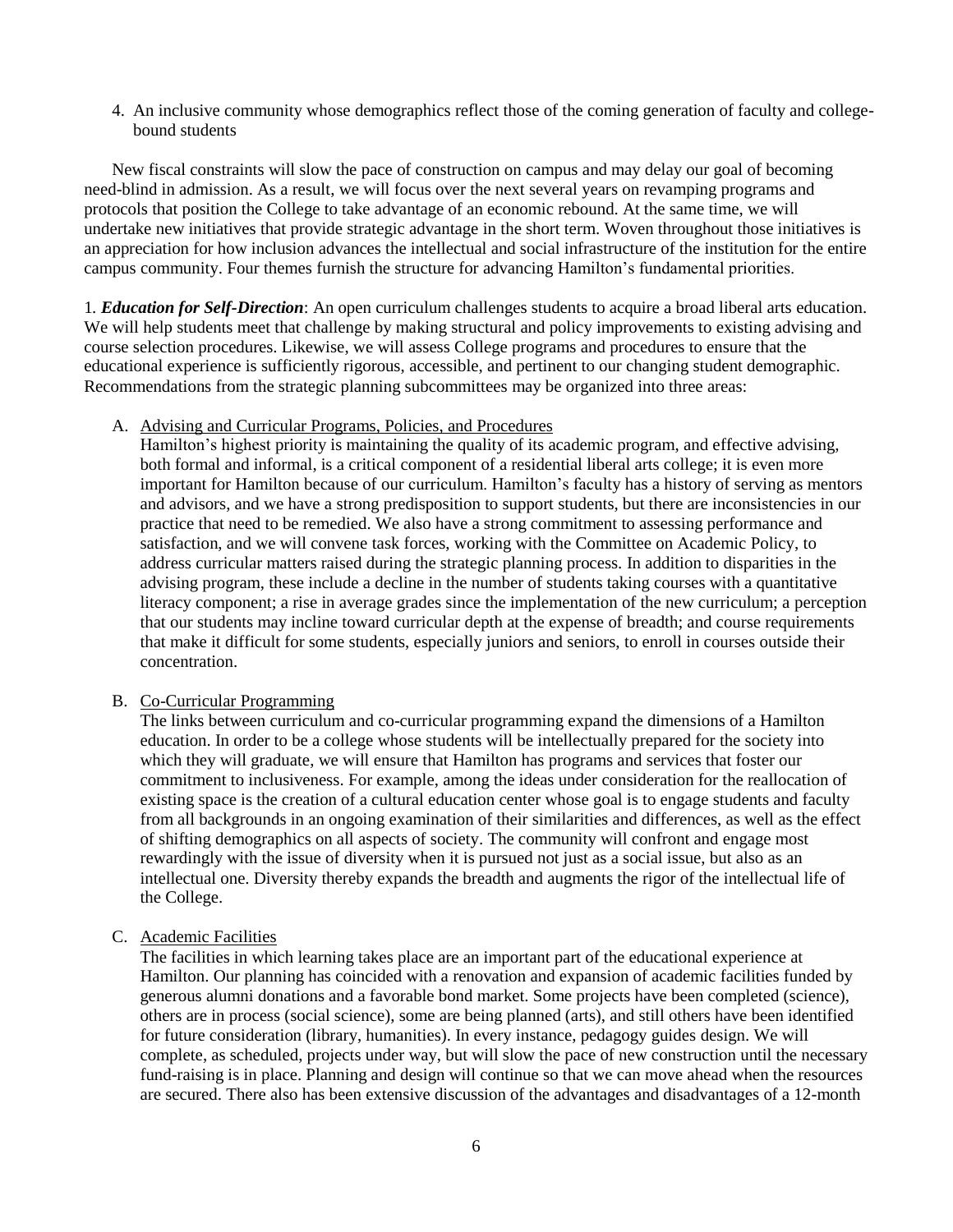academic calendar, but no enthusiasm for such a move, which would radically alter the Hamilton experience. We are, however, very interested in holding summer academic workshops, seminars, and institutes that make use of our academic buildings, reflect institutional emphases, and take advantage of faculty strengths and expertise (e.g., summer writing workshops for students and writing center directors, seminars and development programs on assessment and undergraduate research, etc.), and in also making the Hamilton campus familiar to pre-college age students who may include in their numbers future Hamilton students. The viability of these and other initiatives will be explored.

2. *Self-Governing Community:* Education for self-direction demands an inclusive self-governing community. To the extent possible, constituencies ought to be self-regulating – students regulating students, faculty governing faculty, and staff administering to staff – as well as interlocking, to assure responsible, inclusive, and effective exchange and interaction. Some of this happens already: students regulate themselves through Student Assembly, the Honor Code, and the Judicial Board, and faculty do the same through policies and procedures set forth in the Faculty Handbook. Because all employees add an important perspective, new governance policies will incorporate a fuller range of voices and accommodate greater representation among and between campus constituencies. Various planning subcommittees called for enhancing self-governance at Hamilton; ideas fell into three categories:

## A. Community Building

While Hamilton's strong sense of community is attractive to students and employees, there are improvements that can be made to further our commitment to inclusiveness, assuring that new members of the community feel they are on equal standing from the day they join the campus and that all community members feel respected and valued. The role of alcohol in the student culture is not only inherently dangerous but also polarizing. Pre-orientation programs that do not accommodate the entire first-year class may disenfranchise those who do not participate. Likewise, the traditional classifications of employee groups magnify differences, exacerbate communication difficulties across campus, and can create unhealthy competition for attention and resources. Most of these issues can be addressed with minimal impact on the operating budget. We will continue our progress toward a campus population whose diversity reflects the broader population of college students and faculty.

#### B. Governance Policy and Procedures

Much of the work of the College is accomplished through committees, from those of the Board of Trustees and the Senior Staff, to the policy and oversight committees of the Faculty, the Staff Advisory Council, and the Student Assembly. The effectiveness of these governing bodies is uneven and there are concerns that some committees are merely representational rather than participatory. Committees at all levels and across all divisions will be evaluated to ensure transparency, inclusiveness and representation from the widest possible cross-section of College constituencies, including students and non-faculty employees. We consider the opportunity for students to participate in College governance to be an important aspect of co-curricular education at Hamilton. The viability of new governance structures, such as a staff assembly for non-faculty employees, will be studied, as will a more inclusive governing organization to strengthen community.

#### C. Co-Curricular Social and Residential Facilities

High quality student services are one of the College's four chief priorities. The renovation of Emerson Hall (ELS) into a center for student activity and student-faculty interaction is consistent with this priority and will be pursued, though on a slower timetable. Due to a lack of available housing on campus, the reluctance to construct additional student housing in the current fiscal environment, the desire of some seniors to live independently, and the likely negative effect on town-gown relations, we will not seek to achieve 100 percent on-campus student housing in the near term as recommended by the residential life subcommittee. The subcommittee on resources, facilities and the environment suggested the creation of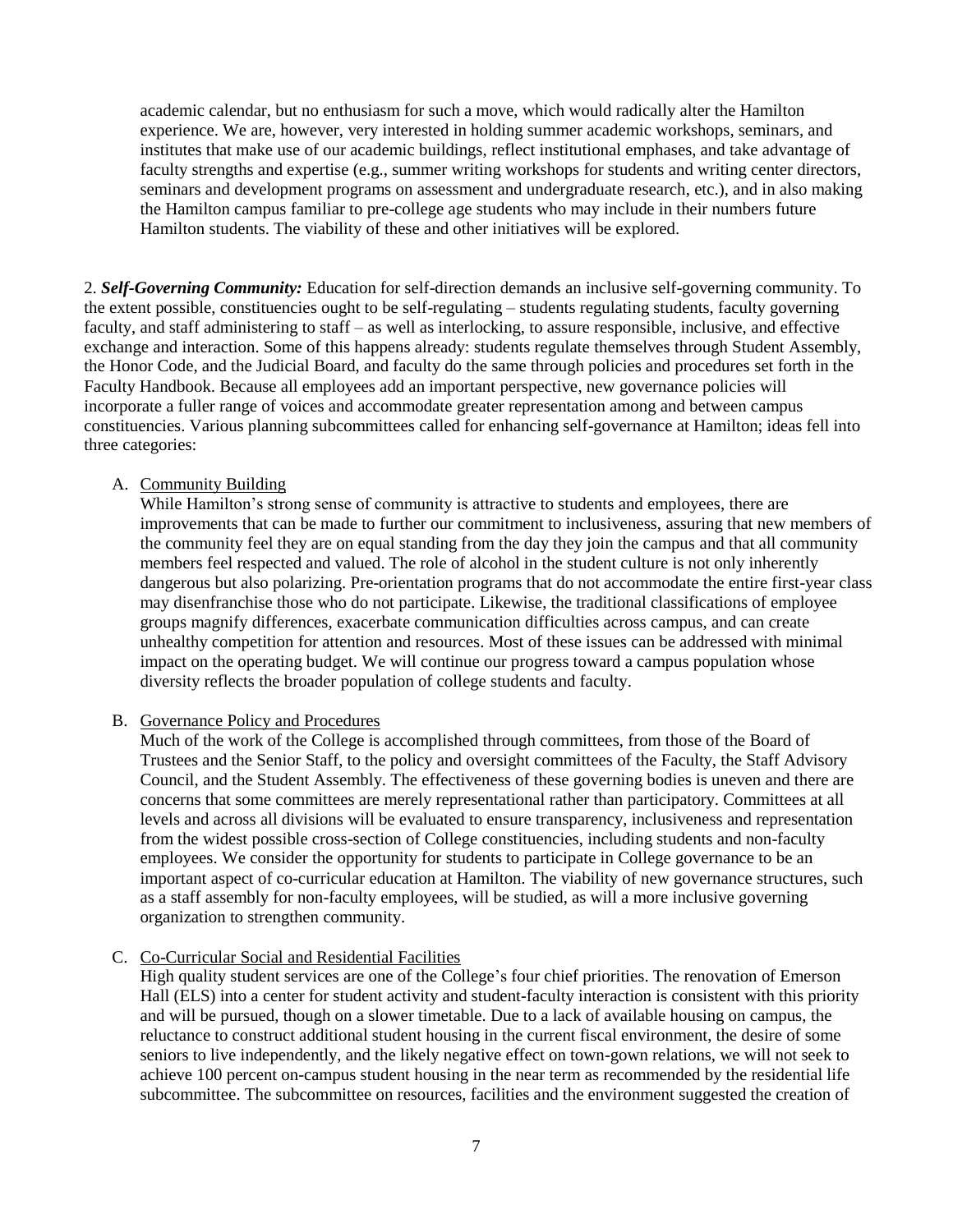additional faculty housing on campus. For similar reasons, we will not pursue this goal in the next five years but will work to achieve its larger aim, which is to increase opportunities for co-curricular faculty and student engagement. We recognize the long-term needs for athletics and recreational facilities that were identified by the athletics subcommittee, and will pursue those projects that can be accomplished in the short term through the plant renewal budget or through philanthropic support.

3. *Dialogue and Debate:* Self-direction and self-governance require and engender dialogue and debate; opportunities to enhance skills and deepen expertise will be provided to all students and employees, ensuring that Hamilton is an educational institution for all. We stand firmly in support of academic freedom, and recognize that with such freedom comes the responsibility to accept ownership of one's ideas, to be prepared to defend one's position and able to articulate the positions of others, and to engage respectfully and constructively as part of an academic community. The strategic planning subcommittees identified three areas in which to focus our efforts:

#### A. Effective Communication

All members of our residential campus are part of the educational process. We are a stronger and more vibrant college – and we provide a better education for our students – when more, not fewer, voices are heard. Over the next several years we will remove barriers – real or artificial – that the subcommittees said discourage full participation in the life and workings of the College, especially for non-salaried employees.

#### B. Student Development

Education at Hamilton is participatory. Students are expected to form and defend their opinions as they encounter a variety of teaching styles and pedagogies. It is important, therefore, that they be adequately prepared to engage in such an environment. To ensure their readiness for academic work at Hamilton, we will assess how students are welcomed into the College community, how they become acclimated to college life, how they integrate their academic and residential lives, and how they process information. We will consider more direct faculty involvement in the orientation for first-year students, the establishment of a common academic experience for new students, an optional residential curriculum (e.g., learning communities such as the REAL program in Wertimer House), and the creation of proficiency in media literacy across the curriculum (e.g., credible Internet sources). The financial investment necessary to house first-year students together is not practical at this time, nor is the creation of dedicated housing for seniors.

#### C. Faculty and Staff Development

Long-term employees provide the College with knowledge of past practices, enriching on- and offcampus relationships and institutional loyalty and commitment. It is important to encourage loyalty among all our employees, especially those new to campus, by providing professional development opportunities and by communicating effectively so that members of the community feel invested in its purposes and goals. Since colleges and universities will experience a wave of retirements in the coming years, investing in our own employees will help ensure a smooth transition to the next generation of faculty and staff.

4. *Engagement with the World*: The purpose of an education centered on self-direction, self-governance, and thoughtful dialogue is to prepare students for effective engagement with the world. Society is served by giving students and faculty alike a place for thinking, imagining, and creating. But on a more practical level – and especially in this economy – we recognize that everything we do on College Hill is influenced by the world around us. While our purposes and goals are lofty, our realities are shaped in part by forces beyond us. At the same time, we are not here simply to perpetuate Hamilton College, but to prepare students for careers and service in the nation and beyond.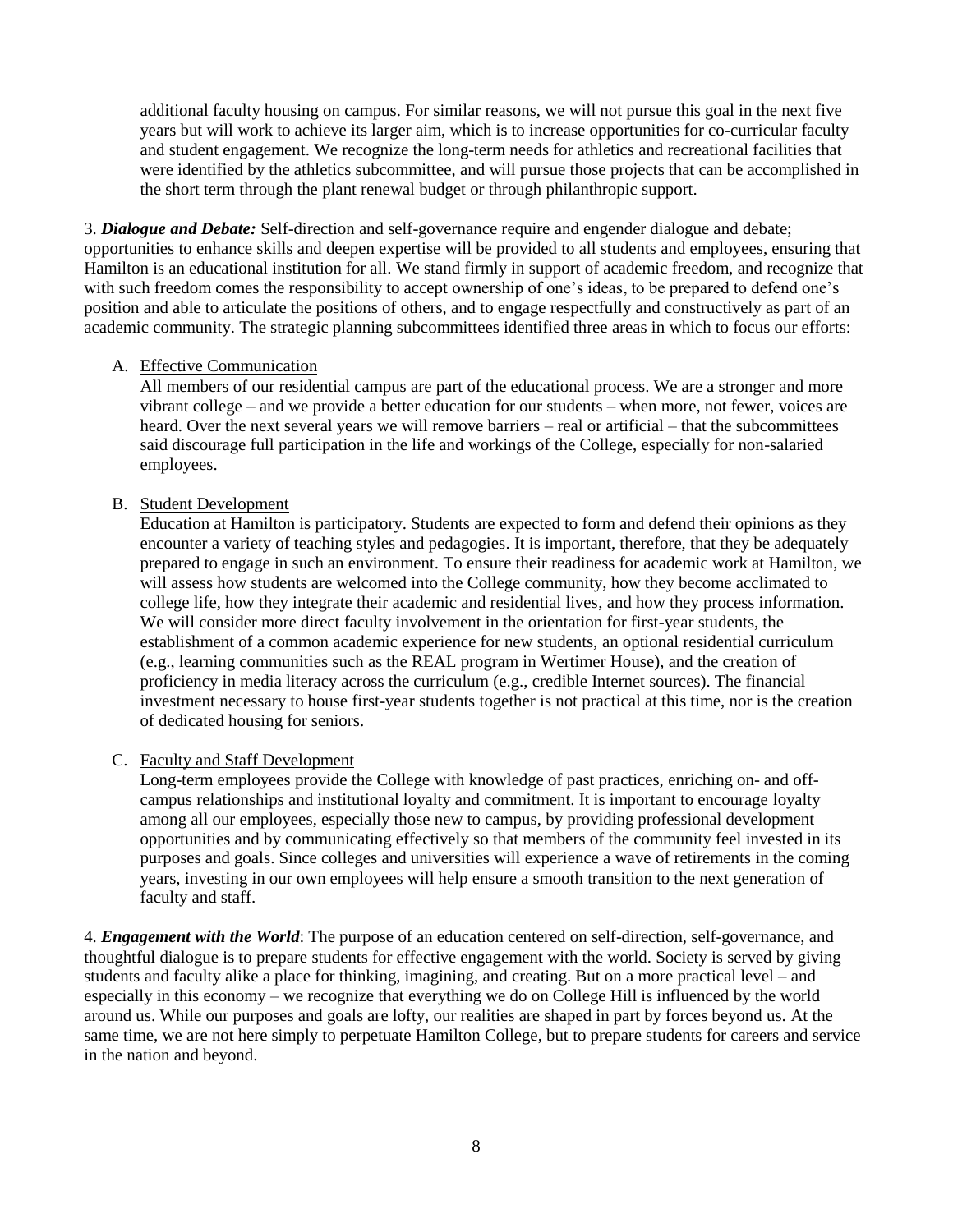#### A. Diverse Views and Perspectives

Two of our four priorities recognize that a wide variety of views and experiences adds intellectual texture, balance, and perspective to the way all members of the community experience the College. Hamilton meets the demonstrated financial need of every student it admits, and we reaffirm that admission policy to illustrate our commitment to socioeconomic diversity. We recognize that demographic shifts and the economic crisis of 2008 will mean that our financial aid budget must increase in the short term. Furthermore, because it is consistent with our heritage, mission, and purpose, our long-term goal is to become need-blind in admission. A second emphasis of our diversity efforts is to increase the number of students and employees of color to a percentage that is representative of the coming generation of students.

## B. Scholarship and Creative Activity

Whether a student participates in a research or creative endeavor with a faculty member or benefits from the scholarship of professors, Hamilton views research as an important component of a liberal arts education. That emphasis has guided the design and construction of new academic facilities and places us among an emerging group of research colleges, where scholarly and creative productivity are acknowledged as indispensable to a fully engaged pedagogy. We will continue to ensure the primacy of teaching, research, and service when considering faculty compensation, support faculty scholarship that leads to publication or presentation, increase the number of opportunities for student research and presentation at scholarly conferences, and will determine the feasibility of summer conferences or institutes that reflect academic themes and institutional priorities (e.g., writing, research and creativity, diversity, and assessment). Meeting these objectives will lead to increased career and graduate school opportunities for our graduates.

#### C. Employee Satisfaction

Our goal is to be the employer of choice for all our employees. Competitive salaries are important for employees and faculty; so, too, is a clearly articulated process for evaluating performance and determining merit raises. Because our location can present challenges to recruitment, we will consider a spousal/partner hiring policy to attract talented employees from outside the region. The members of the Budget Committee are reviewing employee salaries to make certain they are competitive. They will also consider expanding health insurance subsidies for retirees and will review policies governing long-term disability for all employees.

#### D. Community Service and Outreach

A Hamilton education should encourage civic engagement through classroom work and co-curricular involvement. The College will continue supporting initiatives such as those organized by the Levitt Center, VISTA, HAVOC, Alternative Spring Break, and more recently COOP, and will add *ad hoc* volunteer and service-learning programs, including a programmatic presence in Utica. In multiple ways, the College has also expressed its support for sustainability and its intention of becoming carbon neutral over the next several decades.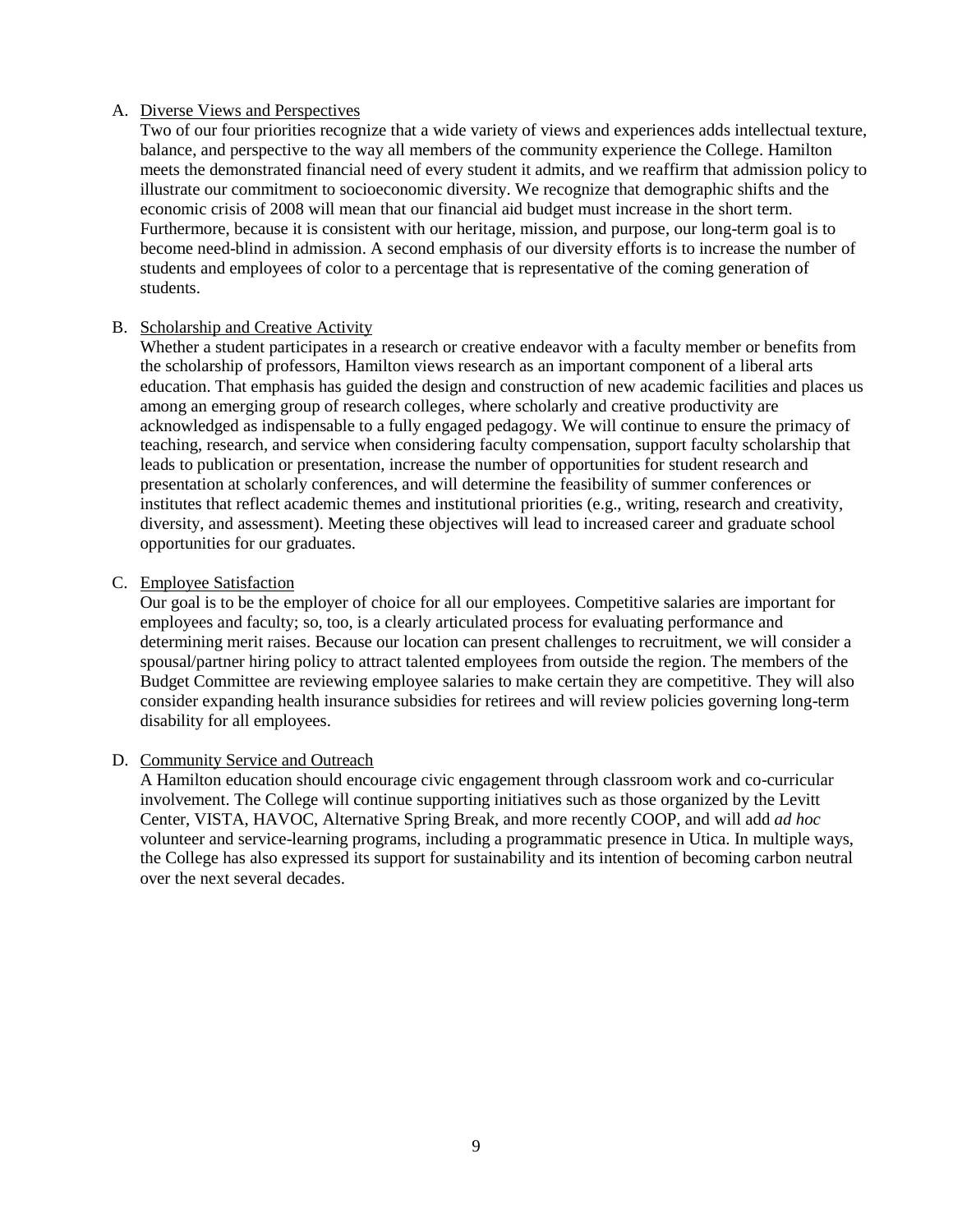## IV. Summary

## *Priorities for Planning*

- 1. An academic program that is rigorous and challenging
- 2. Student services that encourage and support personal development and responsibility
- 3. Financial aid that meets the demonstrated financial need of every student, and a long-term goal of being need-blind in admission
- 4. An inclusive community whose demographics reflect those of the coming generation of faculty and college-bound students

### *Core Values*

- **Education for self-direction**: the open curriculum challenges students to acquire a broad liberal arts education.
	- o Advising and Curricular Programs, Policies and Procedures
		- Convene a task force, working with the Committee on Academic Policy, to review the following (DoF):
			- A concern about disparities in advising
			- A decline in the number of students taking courses with a quantitative literacy requirement
			- A rise in average grades
			- A perception that student curricular choices favor depth over breadth
			- The ability of juniors and seniors to enroll in courses outside their concentration
	- o Co-Curricular Programming
		- Establish a task force to study the allocation of space on campus, including for a possible cultural education center (VPA&F, DoF, DoS)
	- o Academic Facilities
		- Complete construction projects already under way (VPA&F)
		- Continue with planning and design for new projects (VPA&F)
		- Pursue summer academic workshops, seminars and institutes that make use of academic buildings, reflect institutional emphases, and take advantage of faculty strengths and expertise (DoF)
- Self-direction demands a **self-governing community:** to the extent possible, constituencies ought to be *self-regulating* -- students regulating students, faculty governing faculty, administrators and staff selfregulating -- as well as *interlocking*, to assure responsible exchange and interaction.
	- o Community Building
		- Review the way all students are acclimated to campus (DoS)
		- Reexamine the four classifications of employee groups (VPA&F)
		- Continue progress toward a campus population whose diversity reflects the coming generations of employees and students (All)
	- o Governance Policy and Procedures
		- Evaluate the work of all committees to ensure transparency, inclusiveness and representation (DoF, VPA&F, DoS, EAP)
		- Pursue new governance structures and a more inclusive governing organization (VPA&F)
	- o Co-Curricular Social and Residential Facilities
		- Convene a task force of faculty and students to make recommendations for increased opportunities for co-curricular faculty and student engagement (DoF, DoS)
		- Pursue athletics facilities that can be completed through the plant renewal budget or through fund-raising (VPA&F, VPC&D).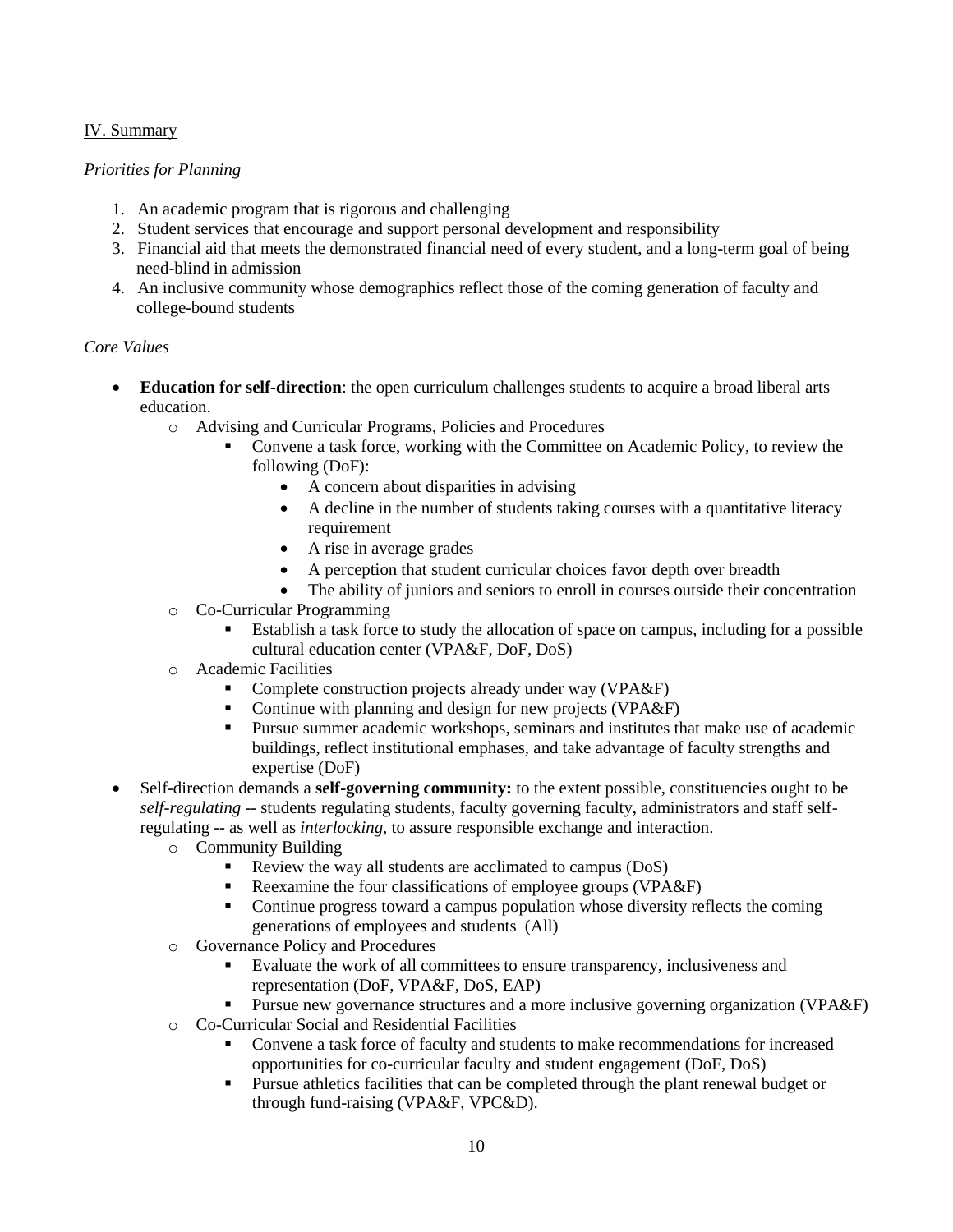- Self-direction and self-governance require **dialogue and debate**: development opportunities should be provided to all students and employees, ensuring that Hamilton is an educational institution for all.
	- o Effective Communication
		- Increase communications vehicles that contribute to full participation in the life and functioning of the College (VPA&F, VPC&D)
	- o Student Development
		- Establish a task force to review how students are acclimated to Hamilton (DoS, DoF)
	- o Faculty and Staff Development
		- Invest in new and continuing employees (All)
- An education centered on self-direction, self-governance, and thoughtful argument makes for effective **engagement with the world.**
	- o Diverse Views and Perspectives
		- Meet the demonstrated financial need of every student (DA&FA, VPC&D)
		- Become need-blind in admission (DA&FA, VPC&D, VPA&F)
		- Increase the percentage of students and employees of color (All)
	- o Scholarship and Creative Activity
		- **Compensate faculty based on teaching, research and service (DoF)**
		- Support faculty scholarship that leads to publication and presentation (DoF)
		- Increase opportunities for student research and presentation (DoF)
		- Consider the establishment of summer conferences and programs that reflect institutional priorities (DoF, VPA&F)
	- o Employee Satisfaction
		- Be the employer of choice for all employees (All)
			- Maintain competitive salaries
			- Ensure clear processes for evaluation and compensation
			- Pursue spousal/partner hiring policy
			- Consider expanded health insurance subsidies for retirees
			- Review long-term disability policies
	- o Community Service and Outreach
		- Support initiatives that encourage civic engagement (DoF, DoS)
		- Continue commitment to sustainability and progress toward carbon neutrality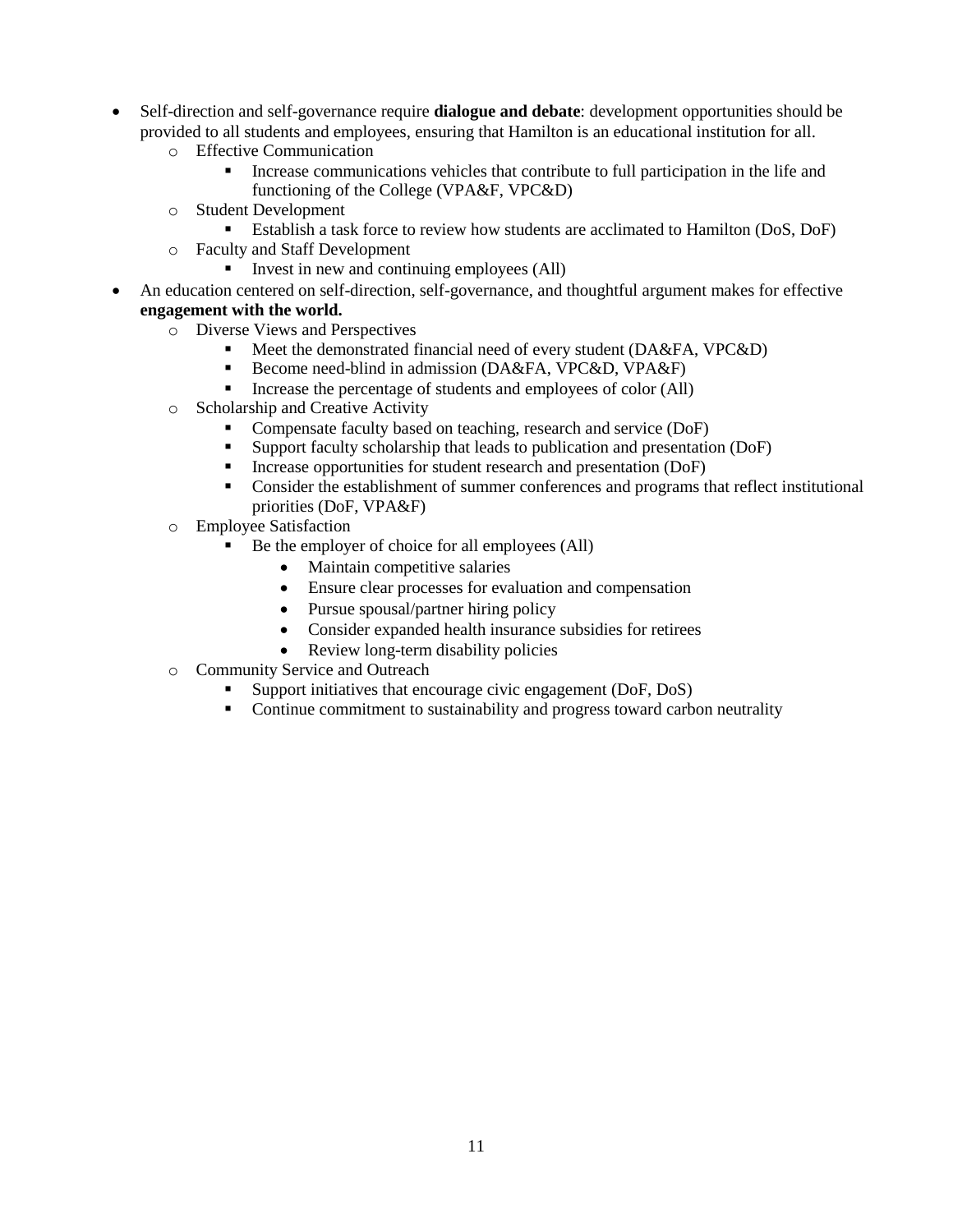## V. Community Involvement

The Strategic Plan emerged from the effort of approximately 250 Hamilton College faculty members, staff, students and alumni to identify the themes and priorities that ought to guide College decision-making through 2014. Their work began in fall 2007 and included open meetings, surveys, and comment periods. Eight subcommittees presented their recommendations to an executive committee.

- Executive Committee
	- o *President* Joan Stewart
	- o *Dean of Faculty* Joe Urgo
	- o *Chairs, Trustee Planning Committee,* Susan Skerritt K'77 and Steve Sadove '73
	- o *Vice President, Administration and Finance,* Karen Leach
	- o *Student Assembly President* Stephen Okin '10
	- o *Faculty representatives* Sam Pellman and Todd Franklin
- Subcommittees
	- o *Academic Program*
		- *Chair/Faculty,* John McEnroe
		- *Faculty*, Nicole Snyder
		- *Student*, Caroline Canning '10
		- *Trustee*, Jaime Yordán '71
		- *Staff*, Janet Simons
		- *Staff*, Kristin Strohmeyer
	- o *Athletics*
		- *Co-Chair/Faculty,* Bob Simon
		- *Co*-*Chair/Faculty*, Sally Cockburn
		- **Faculty, Nigel Westmaas**<br>**Faculty, Nigel Westmaas**
		- *Student,* Kara Labs '09
		- *Trustee,* Greg Hoogkamp '82
		- *Staff,* Cameron Feist '04
		- *Coaching Staff,* Steve Stetson
	- o *Ethics and Academic Freedom*
		- *Chair/Faculty*, Peter Rabinowitz
		- **Faculty, Yvonne Zylan**
		- *Student,* Kye Lippold '10
		- *Trustee,* Art Massolo '64
		- *Staff,* Vige Barrie
		- *Staff,* Randy Ericson
	- o *Faculty and Staff Recruitment and Retention*
		- *Chair/Faculty*, Margaret Gentry
		- *Faculty*, Steve Ellingson
		- *Student,* Blythe Winchester '08
		- *Trustee,* Ann Hutchins
		- *Staff*, Susan Mason
		- *Staff,* Mark Tillson
		- *Staff,* Maureen Scoones
	- o Residential Life and Co-Curricular Programs
		- *Chair/Faculty*, Rob Kantrowitz '82
		- *Faculty*, Wei-Jen Chang
		- *Student*, Sarah Patterson '08
		- *Trustee*, Barry Seaman '67